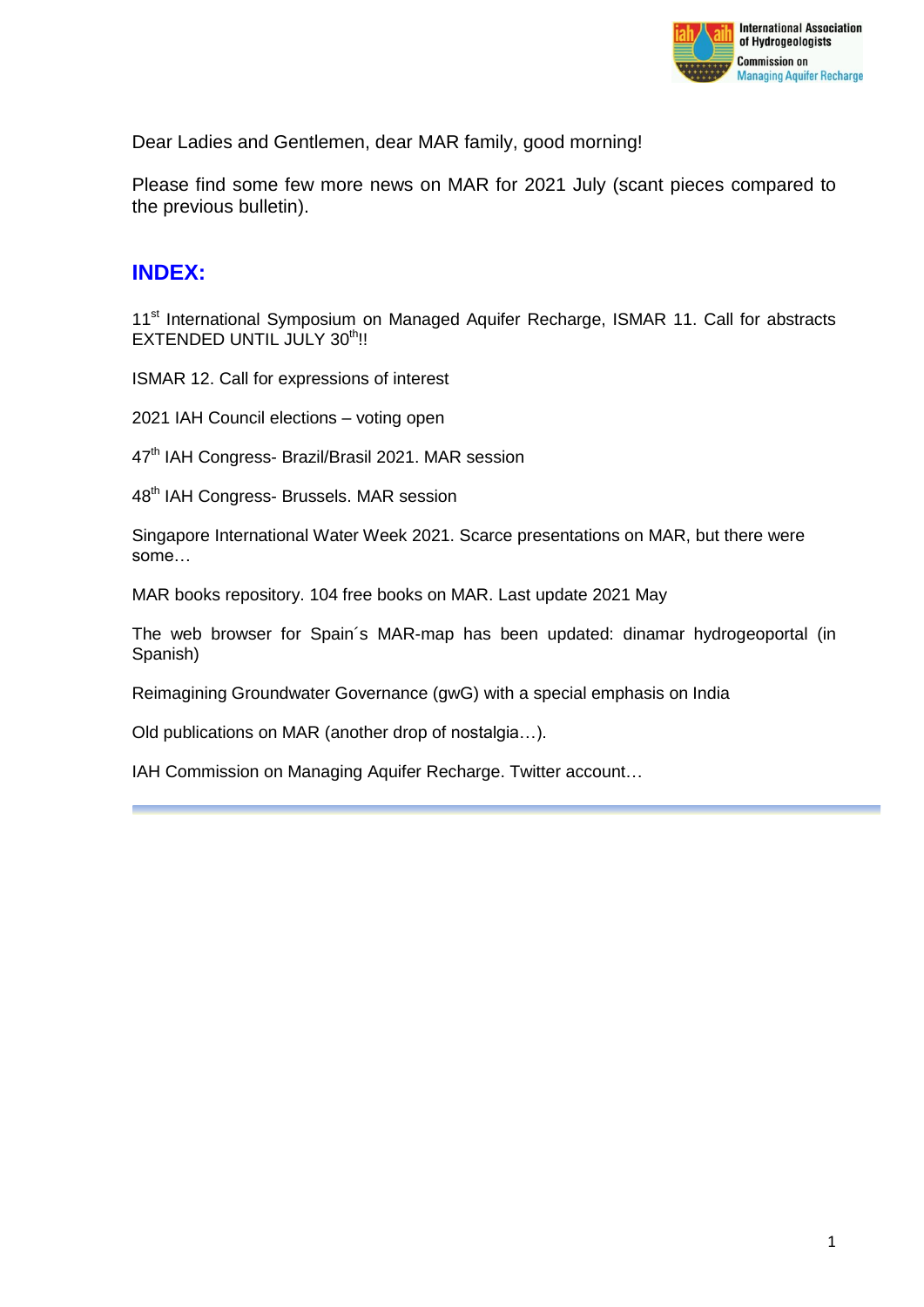

# **11st International Symposium on Managed Aquifer Recharge, ISMAR 11. Call for abstracts UNTIL JULY 30 th!!**

On behalf of GRA, ISMAR 11 organizers and IAH-MAR Commission, the call for abstracts for the 11<sup>th</sup> International Symposium on Managed Aquifer Recharge (ISMAR11), April 2022 in Long Beach, CA, **HAS BEEN EXTENDED UNTIL JULY 30 th** .



Abstracts info:<https://airtable.com/shrGJrx6WU4UG9zUv> Visit the ISMAR website here: <https://www.ismar11.net/> Visit the GRA event page here: <https://lnkd.in/gXn6YNz> Submit an Abstract here: <https://lnkd.in/g9zcMvb> Register as a Sponsor or Exhibitor here: <https://lnkd.in/g6Sb6ur> View the Sponsorship Opportunities booklet here: <https://lnkd.in/gKqA4nh> Along with the email - Facebook, LinkedIn, Instagram and Twitter all have posts about ISMAR11 on GRAC: [www.grac.org](https://urldefense.com/v3/__http:/www.grac.org/__;!!BgLsOpJl!6y-2LtIxPw7Ab-Ec-b66uHAwB9siWqQG6YK9UdAlRqgMeRLrum1wrVWnIkyvCQ8y$)

\*Previous ISMAR 10 conference´s site: [www.ismar10.net](http://www.ismar10.net/)

# **ISMAR 12. Call for expressions of interest**

It is already time to think about ISMAR 12´s site, to be announced during ISMAR 11´s plenary.



IAH, IAH-MAR Commission, UNESCO and ASCE call for the expressions of interest.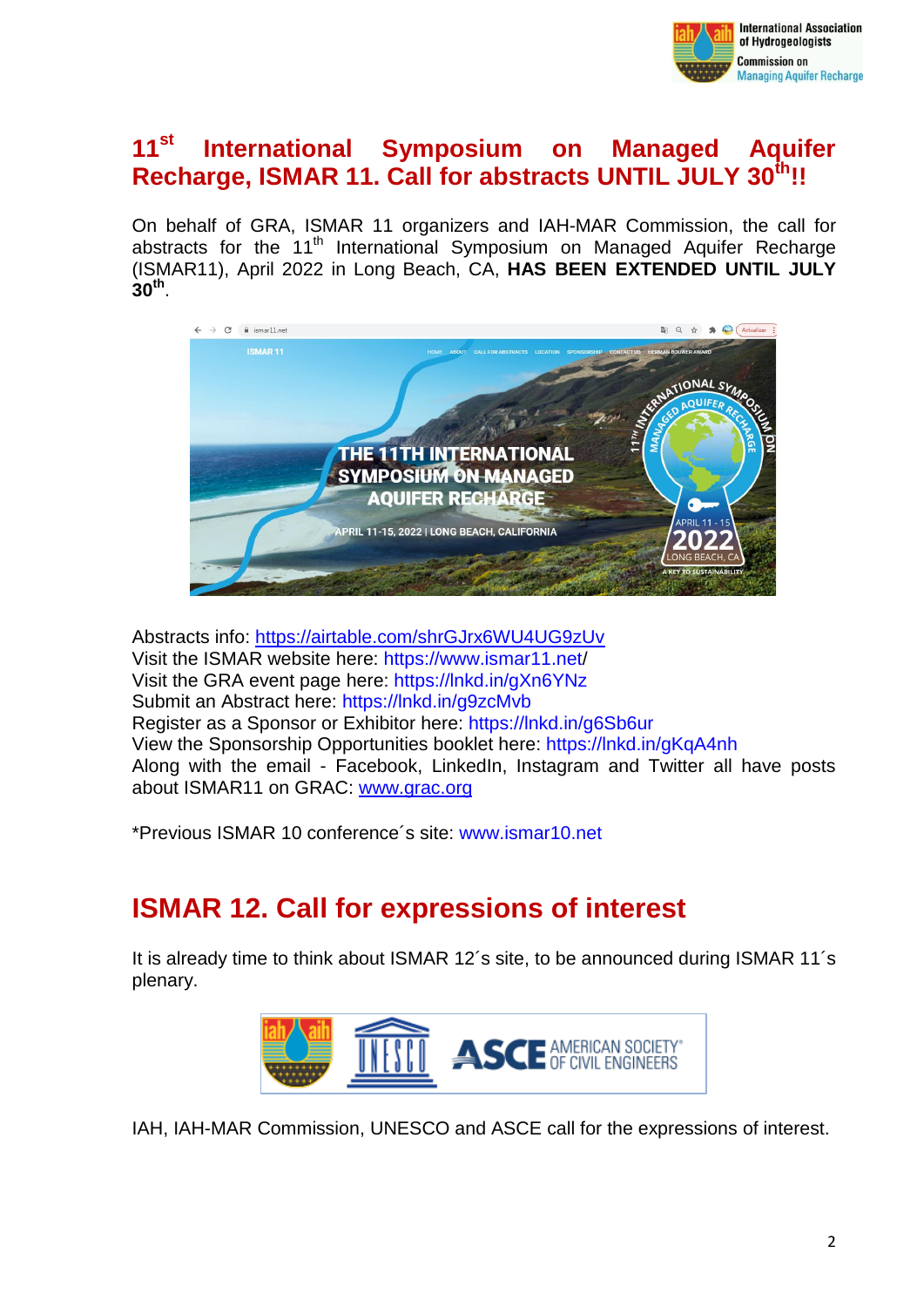

Those institutions willing to host the premier symposium on MAR, ISMAR 12 in 2025, please, inform IAH-MAR Commission co-chairs using the site´s contact link in the browser: <https://recharge.iah.org/contact-us>

Expressions of interest will be very welcome. The process to select the hosting city should be completed by 2021 October.

We encourage every "MARer" to consider organizing the future edition of this conference.

#### **2021 IAH Council elections – voting open**

The Vice President, Programme and Science Coordination has responsibilities for commissions, networks and the promotion of science, internally and externally. The candidates are:

Shafick Adams BS Chaudhary Marco Petitta

The Regional Vice Presidents provide stewardship of IAH interests and coordination of national chapters in a particular region. The candidates for VP Asia are:

Dr Yongje Kim Dr Dinesh Chandra Singhal Dr Amarendra Kumar Sinha Dr Han Zaisheng

You can find biographies and personal statements of all of the candidates [here.](https://iah.org/wp-content/uploads/2021/07/IAHelectioninfo21.pdf)



## **CONFERENCES WITH MAR SESSIONS:**

**47th IAH Congress- Brazil/Brasil 2021.** MAR session More info: [https://iah2021brazil.org.](https://iah2021brazil.org/)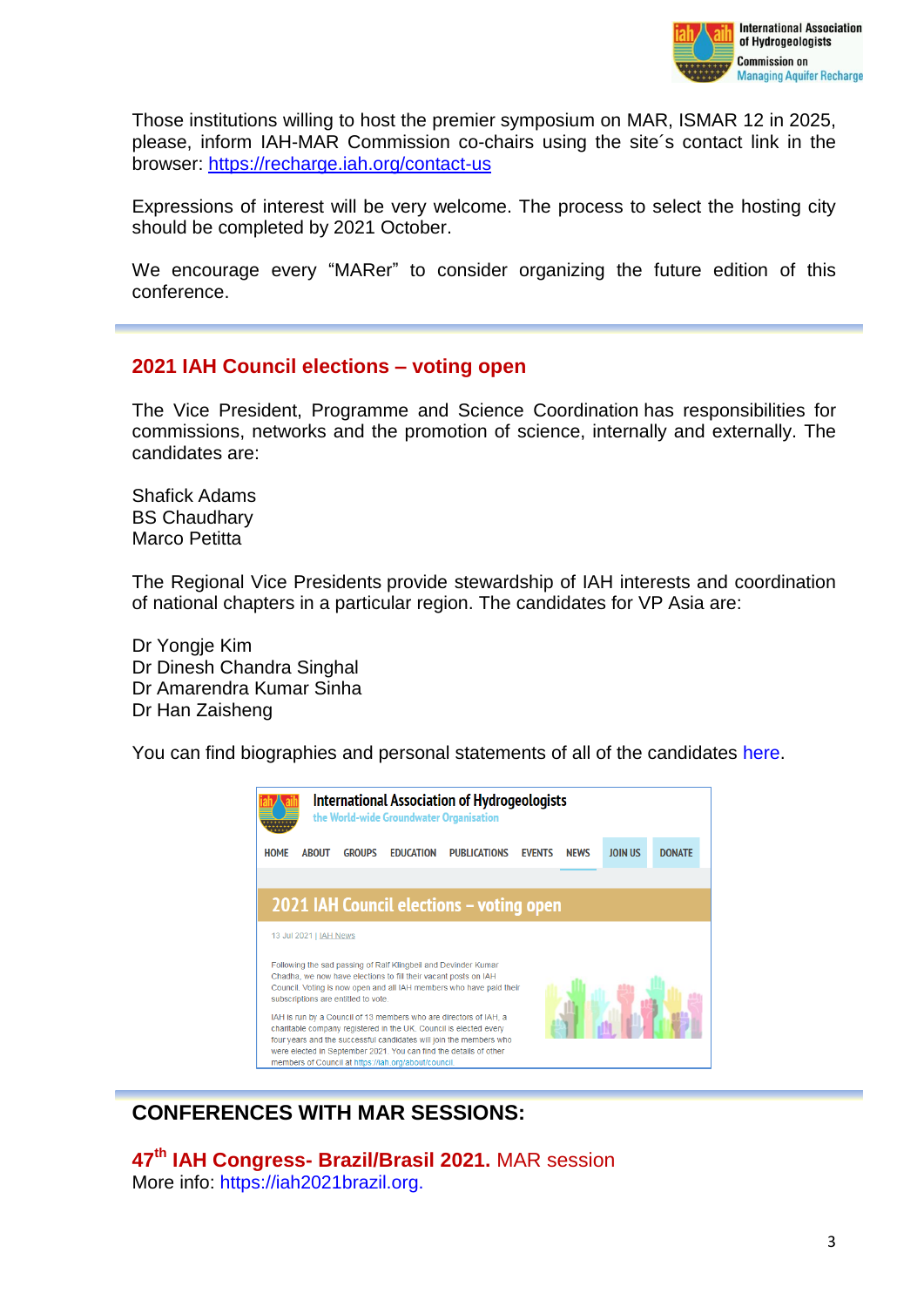

#### **48th IAH Congress- Brussels**

About 39 abstracts have been received for session 8 on **Managed Aquifer Recharge**. More info: <https://iah2021belgium.org/programme/sessions-topics/>

#### **Singapore International Water Week 2021. Scarce presentations on MAR, but there were some…**

Hear from Ryan Yuen, Managing Director of the Singapore International Water Week, who extends our sincerest thanks and gratitude to all who made #SIWW2021 Online a success!

Click on the video below for his wrap-up and concluding remarks. You can then access the special tribute video we have put together here:<https://lnkd.in/gDuWWmp>

[https://www.linkedin.com/posts/siww\\_siww2021-activity-](https://www.linkedin.com/posts/siww_siww2021-activity-6816655936975970304-YUPG/)[6816655936975970304-YUPG\](https://www.linkedin.com/posts/siww_siww2021-activity-6816655936975970304-YUPG/)

#### **BOOKS ON MAR:**

#### **MAR books repository. 104 free books on MAR. Last update 2021 May**

DINAMAR project´s team keep gathering those books specially dedicated to MAR freely available. The repository is open to everyone and any contribution will be welcome emailing to: [dinamar@tragsa.es.](mailto:dinamar@tragsa.es)

Please notice that we understand for a book a publication with or exceeding 50 pages. We thank in advance your participation.

Repo link: https://dinamar.tragsa.es/post/actualizacion-update-libros-sobre-latecnica-mar-repositorio-mas-de-100-libros-mar-books-repository-more-than-100-freebooks-on-mar-april-2021

#### **The web browser for Spain´s MAR-map has been updated: dinamar hydrogeoportal (in Spanish)**

DINAMAR´s "hidrogeoportal" has just been upgraded including modern geographical coverages and improving its capability.

Please, access the MAR-MAPs generator and the manual for the application at:

[Cartographic visor direct link](https://sjc-arcgis.tragsatec.es/portal/apps/webappviewer/index.html?id=d43af99e5b0e4ca8b89a8bc41902545d) [Manual for the application](https://dinamar.tragsa.es/file.axd?file=/PDFS/Visor%20Hidrogeoportal-manual%20de%20usuario.pdf) (in Spanish)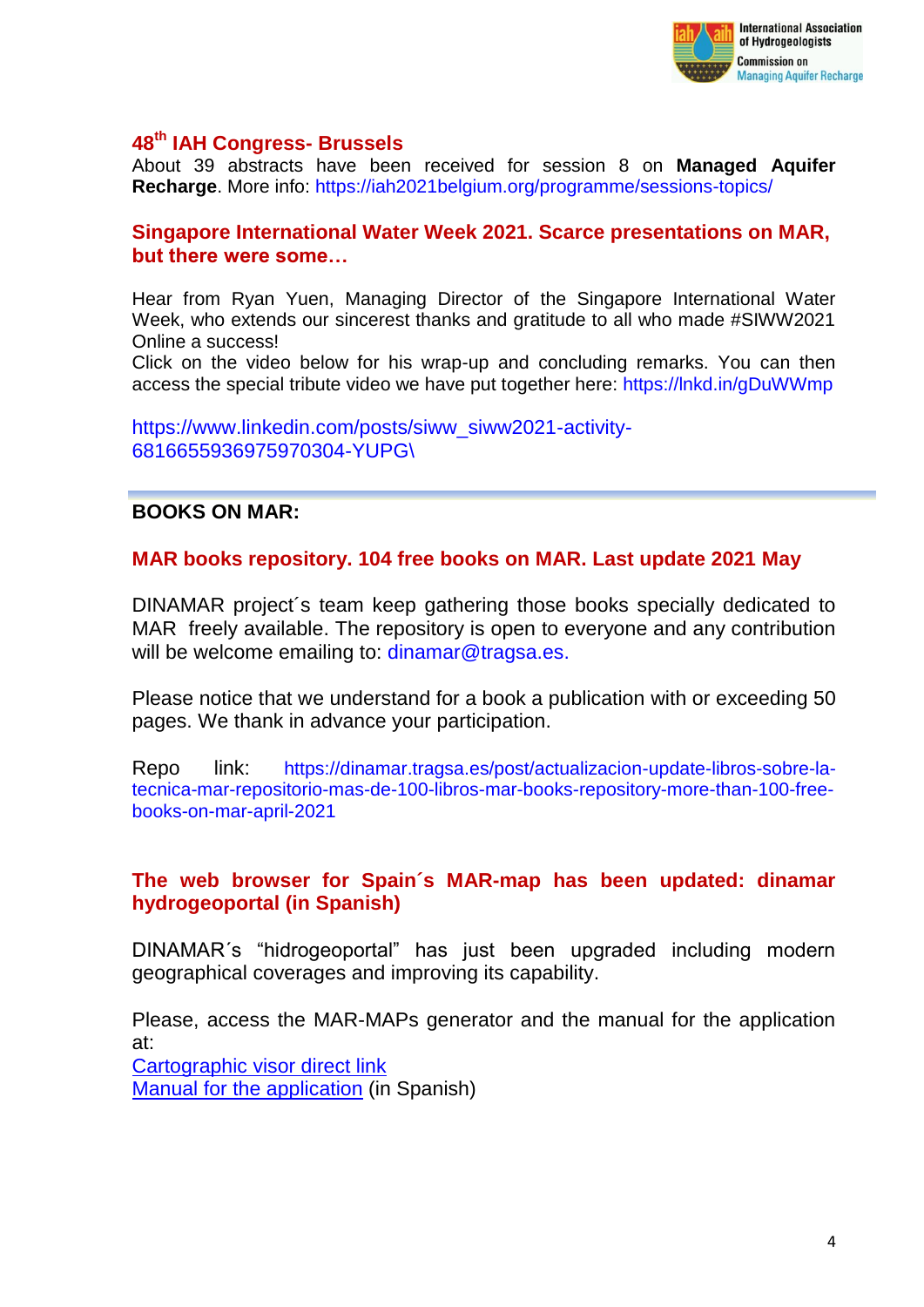



#### **WEBINARS**

#### **Reimagining Groundwater Governance (gwG) with a special emphasis on India**

Advanced Center for Water Resources Development and Management (ACWADAM), Pune works in the areas of education, training, capacity building, action research and outreach, on the topic of groundwater management and governance, across India's diverse aquifer systems through a variety of partnerships. ACWADAM is organising an international webinar series on Groundwater Governance, with a special focus on India's unique groundwater situation. There are many ongoing and past efforts to develop, enhance and consolidate the understanding of groundwater governance on the global scale.

This workshop is a small attempt to bring together researchers, practitioners and policy makers from across the globe, representing various geographical settings, to discuss groundwater governance. Our purpose is to view the topic of groundwater governance in the context of various current and emergent themes like climate change and groundwater, eco-systems and groundwater, gender and groundwater, the nexus between food, groundwater and energy and many more. The workshop is planned as a dialogue on various aspects of groundwater governance, keeping in mind the lessons of relevance, particularly to the Indian groundwater situation.

Detailed schedule of the webinar series here: [http://www.acwadam.org/images/pdf/gwG-Webinar-2021-schedule.pdf.](http://www.acwadam.org/images/pdf/gwG-Webinar-2021-schedule.pdf)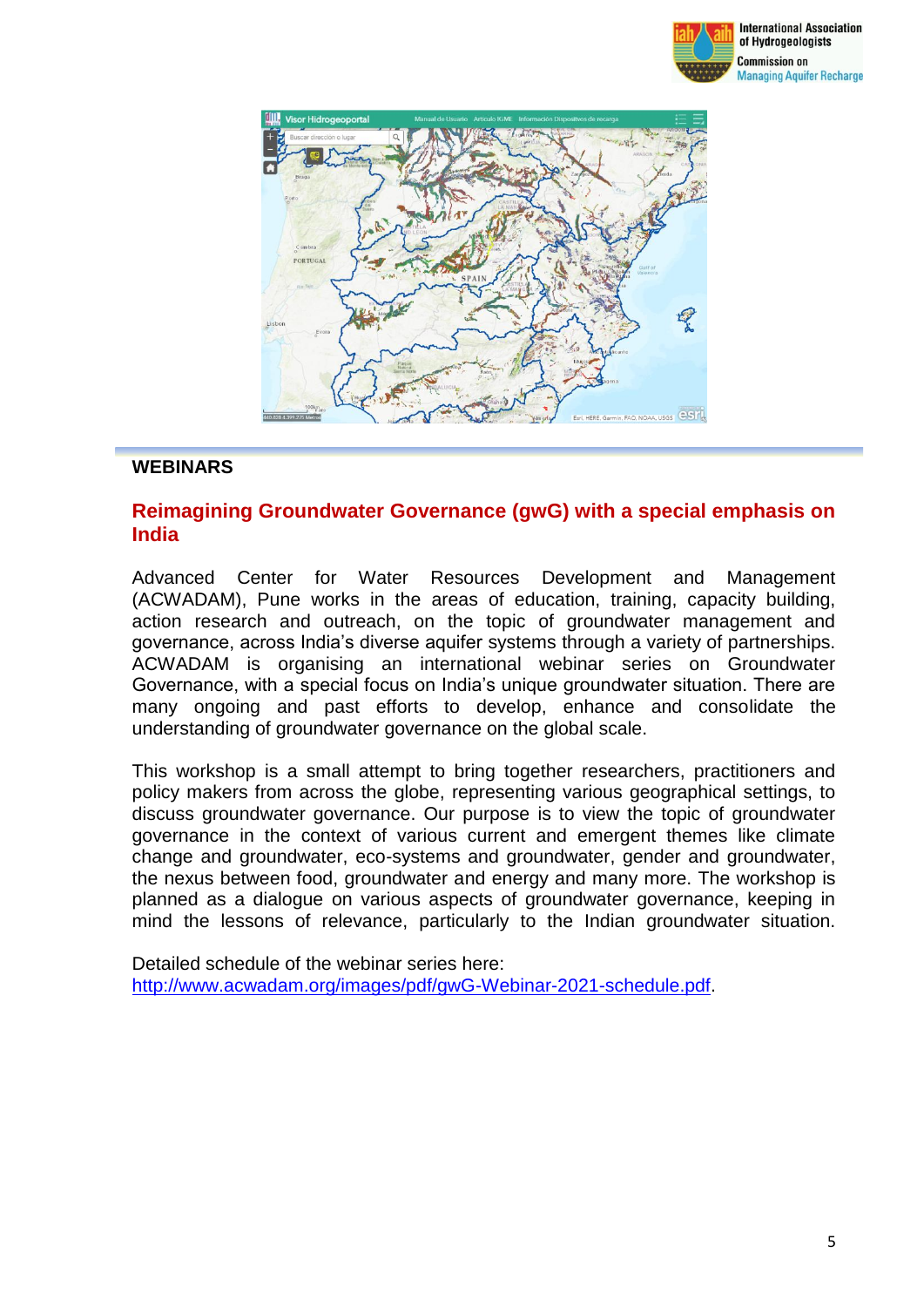



Organised by Advanced Center for Water Resources Development and Management (ACWADAM), Pune, India.



### **IAH Commission on Managing Aquifer Recharge. Twitter account**

Please, follow the Twitter account of the IAH Commission on Managing Aquifer Recharge at <https://twitter.com/IAHMARCom>